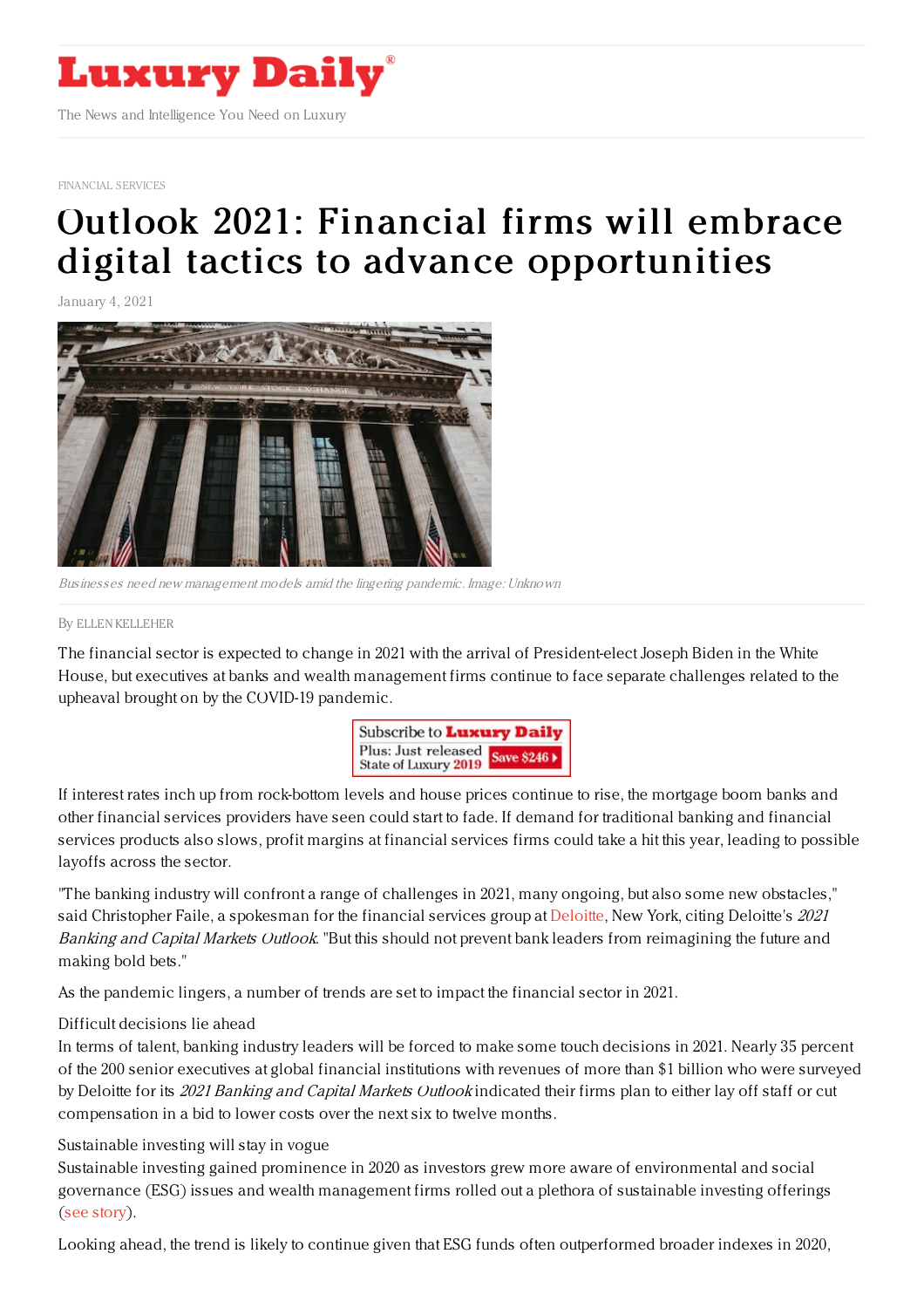### according to French consultancy [Capgemini](https://www.capgemini.com/us-en/)'s Wealth Management Top Trends for 2021 report.

Indeed, 27 percent of high-net-worth individuals polled in Capgemini's World Wealth report this year showed an interest in sustainable investing and plan to allocate 46 percent of their portfolios to socially-minded investments by the end of 2021 due in part to higher returns and lower market risks.

### Digital engagement on the agenda

The pandemic is driving wealth management firms to accelerate their migration to a digital approach. This year, as pressure on revenues and margins increases, the focus of many financial services providers will be on how to utilize artificial intelligence and other technologies to improve relationships with clients.



OlderAmerican women are attracting more interest from wealth advisers as they grow wealthier. Image credit: UBS

A recent survey by Capgemini reports that 68 percent of wealth management firms polled in July of 2020 are now "organizing their digital activity," which represents a 20 percent increase over 2019.

"Broadly speaking, innovation has focused on digitization," said Helen Brocklebank, chief executive of British luxury group [Walpole](https://www.thewalpole.co.uk/), London. "McKinsey's latest research says 6 years of digital progress has been compressed into 8 months."

# Personalized offerings for clients will grow popular

Wealth managers find themselves in a race against the big tech companies to personalize financial services offerings for wealthy clients. With the help of artificial intelligence and analytics, many firms will offer bespoke risk programs, tailored advice and personalized portfolio construction as a way to connect with clients.

DIY platforms have also become more popular, with clients managing investments themselves but having access to virtual assistants, if needed (see [story](https://www.luxurydaily.com/wealth-management-firms-have-to-rethink-operations-in-modern-age/)).

Indeed, the promise of the cloud is that it will allow banks and other wealth managers to reinvent their business models and become more agile as well as transform the [experience](https://www.luxurydaily.com/euromoney-strikes-14-5m-with-wealthengine/) for its customers, industry watchers say (see story).

# Women and the mass affluent are now a target audience

Confronting revenue pressures, wealth managers will pay closer attention to underserved groups such as women and the mass affluent this year. The advance of technology has made it more profitable for companies to engage with individuals who are slightly less wealthy than high-net-worth individuals through tools such as robo-advisory models.

In the U.S. alone, the mass-affluent market holds nearly \$9 trillion in assets across more than 20 million households, according to Capgemini. Wealthy women are also gaining more attention as more join the ranks of high-net-worth individuals through wealth creation.

By 2026, a 2019 Accenture report predicts that women will control half of personal wealth in Canada (see [story](https://www.luxurydaily.com/wealth-management-firms-have-to-rethink-operations-in-modern-age/)) and by 2025, 60 percent of the UK's wealth will be in women's hands, according to the UK's Centre for Economics and Business Research.

Providing further ground for the argument is the fact that women now control a third of total U.S. household financial assetsor more than \$10 trillion, according to [McKinsey](https://www.mckinsey.com/) & Company.

"We expect to see interest in traditional banking products continue, as consumers from all demographics work to get a better handle of their finances and get more support," said Neej Gore, president of the data cloud division at